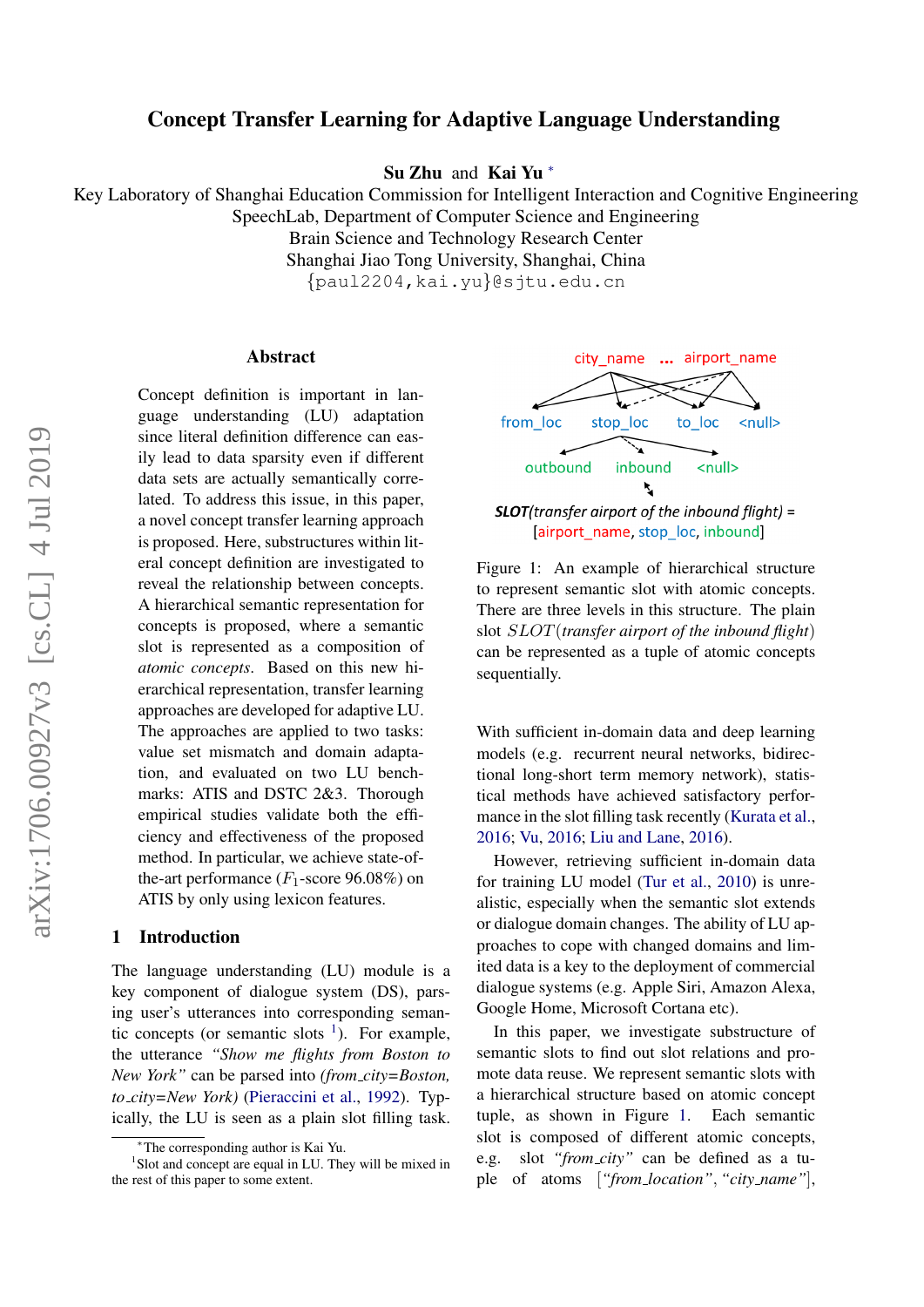Test: I am going to leave [Atlanta: $FC$ ] to [Boston: $TC$ ].

Figure 2: An example of mismatched LU datasets labelled with *[value: slot]*. *FC* refers to *"from city"*. *TC* refers to *"to city"*.

and *"date of birth"* can be defined as [*"date"*, *"birth"*].

Unlike the traditional slot definition on a plain level, modeling on the atomic concepts helps identify linguistic patterns of related slots by atom sharing, and even decrease the required amount of training data. For example, the training and test sets are unmatched in Figure [2,](#page-1-0) whereas the patterns of atomic concepts (e.g. *"from"*, *"to"*, *"city"*) can be shared.

In this paper, we investigate the slot filling task switching from plain slots to hierarchical structures by proposing the novel atomic concept tuples which are constructed manually. For comparison, we also introduce a competitive method which automatically learns slot representation from the word sequence of each slot name. Our methods are applied to value set mismatch and domain adaptation problems on ATIS [\(Hemphill et al.,](#page-8-5) [1995\)](#page-8-5) and DSTC 2&3 [\(Henderson et al.,](#page-8-6) [2013\)](#page-8-6) respectively. As shown in the experimental results, the slot-filling based on concept transfer learning is effective in solving the value set mismatch and domain adaptation problems. The concept transfer learning method especially achieves state-of-theart performance ( $F_1$ -score 96.08%) on the ATIS task.

The rest of the paper is organized as follows. The next section is about the relation to prior work. The atomic concept tuple is introduced in section [3.](#page-1-1) The proposed concept transfer learning is then described in section [4.](#page-2-0) Section [5](#page-4-0) describes a competitive method with slot embedding derived from the literal descriptions of slot names. In section [6,](#page-4-1) the proposed approach is evaluated on the value set mismatch and domain adaptation problems. Finally, our conclusions are presented in section [7.](#page-7-0)

# 2 Related Work

Slot Filling in LU [Zettlemoyer and Collins](#page-8-7) [\(2007\)](#page-8-7) proposed a grammar induction method by learning a Probabilistic Combinatory Categorial Grammar (PCCG) from logical-form annotations. As a grammar-based method, PCCG is close to a hierarchical concepts structure in grammar generation and combination. But this grammar-based method does not possess high generalization capability for atomic concept sharing, and heavily depends on a well-defined lexicon set.

Recent research on statistical slot filling in LU has been focused on the Recurrent Neural Network (RNN) and its extensions. At first, RNN outperformed CRF (Conditional Random Field) on the ATIS dataset [\(Yao et al.,](#page-8-8) [2013;](#page-8-8) [Mesnil et al.,](#page-8-9) [2013\)](#page-8-9). Long-short term memory network (LSTM) was introduced to obtain a marginal improvement over RNN [\(Yao et al.,](#page-8-10) [2014\)](#page-8-10). After that, many RNN variations were proposed: encoder-labeler model [\(Kurata et al.,](#page-8-1) [2016\)](#page-8-1), attention model [\(Liu](#page-8-3) [and Lane,](#page-8-3) [2016;](#page-8-3) [Zhu and Yu,](#page-8-11) [2017\)](#page-8-11) etc. However, these work only predicted the plain semantic slot, not the structure of atomic concepts.

Domain Adaptation in LU For the domain adaptation in LU, [Zhu et al.](#page-8-12) [\(2014\)](#page-8-12) proposed generating spoken language surface forms by using patterns of the source domain and the ontology of the target domain. With regard to the unsupervised LU, [Heck and Hakkani-Tur](#page-8-13) [\(2012\)](#page-8-13) exploited the structure of semantic knowledge graphs from the web to create natural language surface forms of entity-relation-entity portions of knowledge graphs. For the zero-shot learning of LU, [Ferreira et al.](#page-8-14) [\(2015\)](#page-8-14); [Yazdani and Hender](#page-8-15)[son](#page-8-15) [\(2015\)](#page-8-15) proposed a model to calculate similarity scores between an input sentence and semantic items. In this paper, we focus on the extension of slots with limited seed data.

# <span id="page-1-1"></span>3 Atomic Concept Tuples

Although concept definition is one of the most crucial problems of LU, there is no unified surface form for the domain ontology. Even for the same semantic slot, names of this slot may be quite different. For example, the city where the flight departs may be called *"from city"*, *"depart city"* or *"from loc.city name"*. Ontology definitions from different groups may be similar but not consistent, which is not convenient for data reuse. Meanwhile, semantic slots defined in traditional LU systems are on a plain level, while there is no structure to indicate their relation.

To solve this problem, we propose to use atomic concepts to represent the semantic slots. Atomic concepts are exploited to break down the slots. We

<span id="page-1-0"></span>Train: Show flights from [Boston:FC] to [Atlanta:TC]. I am going to leave [Michigan:FC] to [Indiana:TC].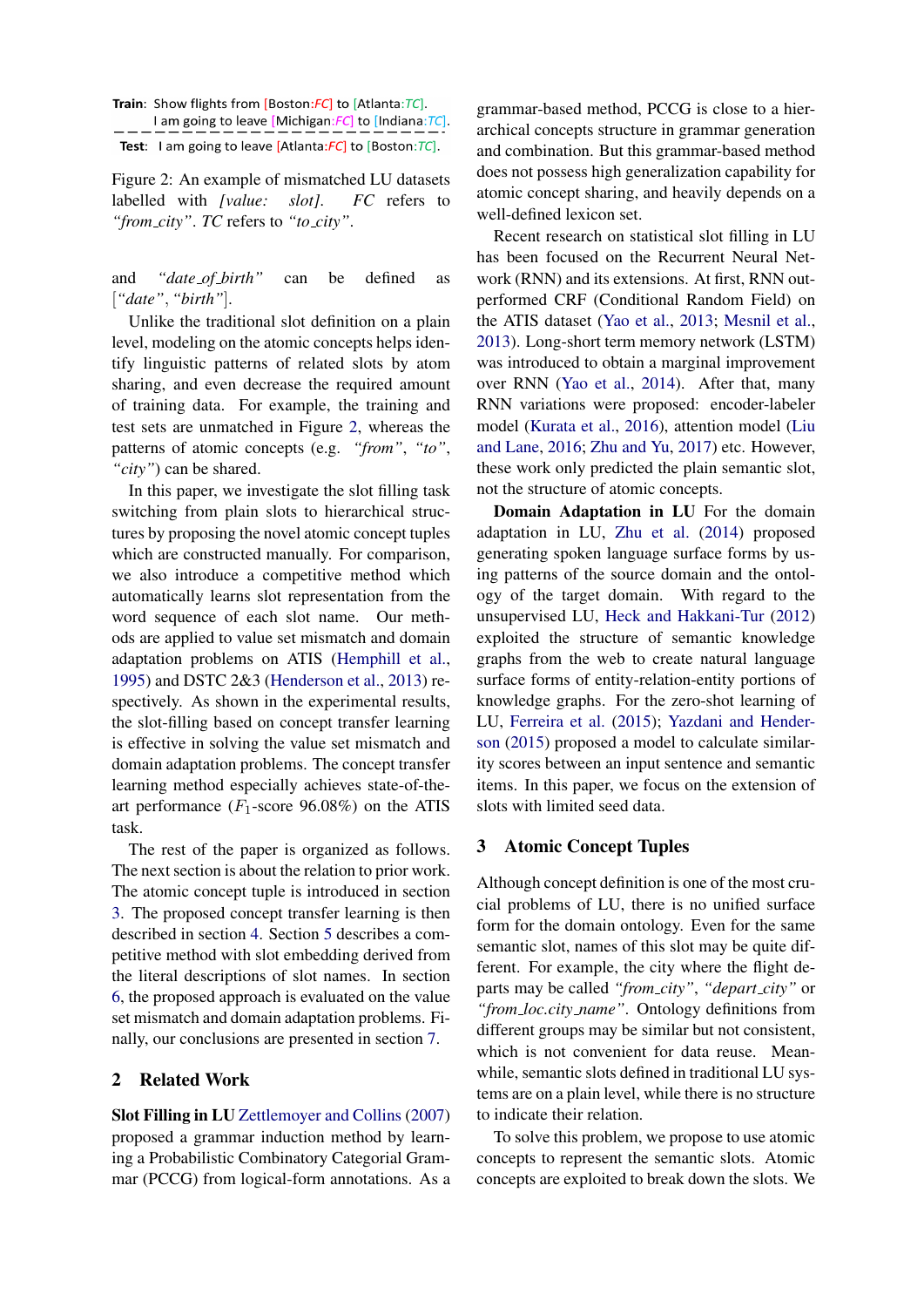represent the semantic slots as atomic concept tuples (Figure [1](#page-0-1) is an example). The semantic slot composed of these atomic concepts can keep a unified resource for concept definition and extend the semantic knowledge flexibly.

We propose a criteria to construct atomic concept manually. For a given vocabulary C of the atomic concepts, a semantic slot s can be represented by a tuple  $[c_1, c_2, ..., c_k]$ , where  $c_i \in C$  is in the *i*-th dimension and  $k$  is tuple length. In particular, a *"null"* atom is introduced for each dimension. Table [1](#page-2-1) illustrates an example of slot representation on the ATIS task. To avoid a scratch concept branch, we make a constraint:

$$
C_i \cap C_j = \{null\}, 1 \le i \ne j \le k
$$

where  $C_i$  ( $1 \le i \le k$ ) denotes all possible atomic concepts which exist in dimension i (i.e.  $c_i \in C_i$ ). The concept tuple is ordered.

In general, atomic concepts can be classified into two categories, one is value-aware and the other is context-aware. The principle for defining slot as a concept branch is: lower dimension less context-aware. For example, *"city name"* and *"airport name"* depend on rare context (valueaware). They should be located in the first dimension. *"from location"* depends on the context like a pattern of *"a flight leaves [city name]"*, which should be in the second dimension. The atomic concept tuple shows the inner relation between different semantic slots explicitly.

<span id="page-2-1"></span>

| slot           | atomic concept tuple        |
|----------------|-----------------------------|
| city           | $[city_name, null]$         |
| from_city      | [city_name, from_location]  |
| depart_city    | [city_name, from_location]  |
| arrive_airport | [airport_name, to_location] |

Table 1: An example of slot representation by atomic concepts.

Therefore, the procedure of constructing atomic concept tuples for slots can be divided into the following steps.

• Firstly, we build a vocabulary  $C$  of the atomic concepts for all the slots. By analyzing the conceptual intersection of different slots, we can split the slots into smaller ones which are called atomic concepts. After that, each slot is represented as a set of atomic concepts which are not ordered.

- Secondly, we gather the atoms into different groups. Atomic concepts from the same group should be mutually exclusive. Therefore we can investigate the inner relation and outer relation of these groups.
- Finally, each group is associated with one dimension  $(C_i)$  of the atomic concept tuple. The groups are ordered depending on whether they are value-aware or contextaware.

# <span id="page-2-0"></span>4 Concept Transfer Learning

The slot filling is typically considered as a sequence labelling problem. In this paper, we only consider the sequence-labelling based slot filling task. The input (word) sequence is denoted by  $\mathbf{w} = (w_1, w_2, ..., w_N)$ , and the output (slot tag) sequence is denoted by  $\mathbf{s} = (s_1, s_2, ..., s_N)$ . Since a slot may be mapped to several continuous words, we follow the popular in/out/begin (IOB) representation (e.g. an example in Figure [3\)](#page-2-2).

<span id="page-2-2"></span>

|       |  | Words   show   flights   from   Boston   to   | New ' | York todav |  |
|-------|--|-----------------------------------------------|-------|------------|--|
| Slots |  | B-FromCity   O   B-ToCity   I-ToCity   B-Date |       |            |  |

Figure 3: An example of annotation for slot filling.

The typical slot filling task predicts a plain slot sequence given a word sequence, dubbed as plain slot-filling (PS).

In this paper, the popular bidirectional LSTM-RNN (BLSTM) is used to model the sequence labeling problem [\(Graves,](#page-8-16) [2012\)](#page-8-16). It can be exploited to capture both past and future features for a specific time frame. The BLSTM reads the input sentence  $w$  and generates  $N$  hidden states  $h_i = \overleftarrow{h_i} \oplus \overrightarrow{h_i}, i \in \{1,..,N\}$ :

$$
\overleftarrow{h_i}=b(\overleftarrow{h_{i+1}},e_{w_i});\ \overrightarrow{h_i}=f(\overrightarrow{h_{i-1}},e_{w_i})
$$

where  $\overleftarrow{h_i}$  is the hidden vector of the backward pass in BLSTM and  $\vec{h}_i$  is the hidden vector of the forward pass in BLSTM at time  $i$ ,  $b$  and  $f$  are LSTM units of the backward and forward passes respectively,  $e_w$  denotes the word embedding for each word  $w$ , and  $oplus$  denotes the vector concatenation operation. We write the entire operation as a mapping BLSTM $_{\Theta^w}$  ( $\Theta^w$  refers to the parameters):

<span id="page-2-3"></span>
$$
(h_1...h_N) = \text{BLSTM}_{\Theta^w}(w_1...w_N) \qquad (1)
$$

Therefore, the plain slot filling defines a distribution over slot tag sequences given an input word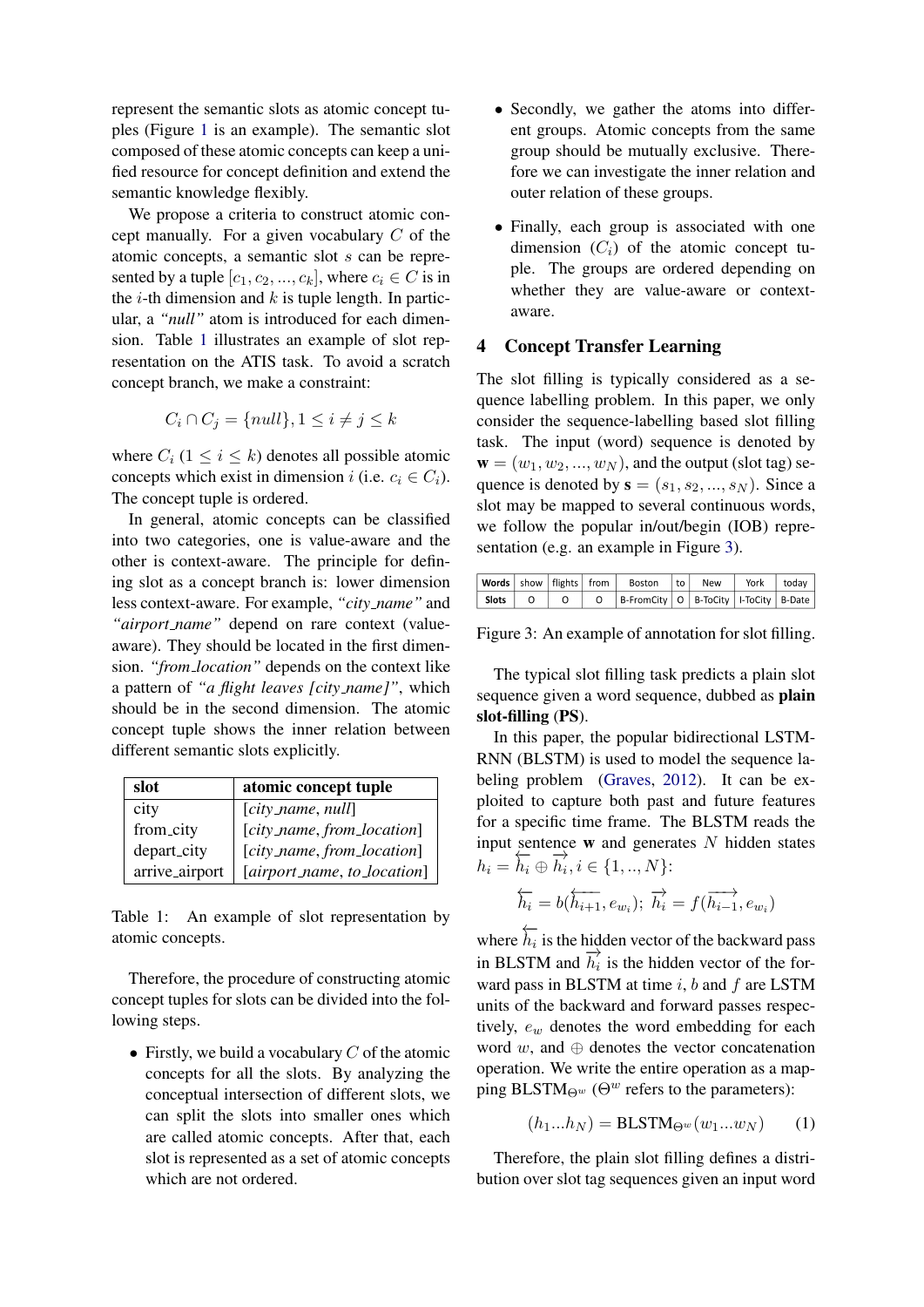<span id="page-3-0"></span>

Figure 4: The proposed method about the atomic-concepts based slot filling. A slot is considered as a tuple of atomic concepts, e.g. *"from city"* is represented as [*"city name"*, *"from loc"*]. Multiple output layers are utilized to predict different atoms (including IOB schema). We involve two architectures: a) the AC assumes that the output layers are independent, b) while the ACD makes a dependence assumption.

sequence:

<span id="page-3-1"></span>
$$
p(\mathbf{s}|\mathbf{w}) = \prod_{i=1}^{N} p(s_i|h_i)
$$
  
= 
$$
\prod_{i=1}^{N} \text{softmax}(W_o \cdot h_i)^T \delta_{s_i}
$$
 (2)

where the matrix  $W<sub>o</sub>$  (output layer) consists of the vector representations of each slot tag, the symbol  $\delta_d$  is a Kronecker delta with a dimension for each slot tag, and the *softmax* function is used to estimate the probability distribution over all possible plain slots.

# 4.1 Atomic-Concepts Based Slot Filling

The slot is indicated as an atomic concept tuple based on hierarchical concept structure. Slot filling is considered as a concept-tuple labelling task.

#### (a) Atomic concept independent

Slot filling can be transferred to a multi-task sequence labelling problem, regarding these atomic concepts independently (i.e. AC). Each task predicts one atomic concept by a respective output layer. Thus, the slot filling problem can be formulated as

$$
p(\mathbf{s}|\mathbf{w}) = \prod_{i=1}^{N} [p(\text{IOB}_i|h_i) \prod_{j=1}^{k} p(c_{ij}|h_i)]
$$

where the semantic slot  $s_i$  is represented by an atomic concept branch  $[c_{i1}, c_{i2}, ..., c_{ik}]$ , and  $IOB_i$ is the IOB schema tag at time  $i$ . As illustrated in Figure [4\(](#page-3-0)a), the semantic slot "*from city*" can be represented as [*"city name"*, *"from loc"*]. The prediction of IOB is regarded as another task specifically. All tasks share the same parameters except for the output layers.

# (b) Atomic concept dependent

Atomic concepts can also be regarded dependently (i.e. ACD) so that atomic concept prediction depends on the former predicted results. The slot filling problem can be formulated as

$$
p(\mathbf{s}|\mathbf{w})
$$
  
=  $\prod_{i=1}^{N} [p(\text{IOB}_i|h_i)p(c_{i1}|h_i)\prod_{j=2}^{k} p(c_{ij}|h_i, c_{i,1:j-1})]$ 

where  $c_{i,1;i-1} = (c_{i,1},...,c_{i,i-1})$  is the predicted result of former atomic concepts of slot tag  $s_i$ , indicating a structured multi-task learning framework.

In this paper, we make some simplifications on concept dependence. We predict atomic concept only based on the last atomic concept, as shown in Figure [4\(](#page-3-0)b).

#### 4.2 Training and Decoding

Since our approach is a structured multi-task learning problem, the model loss is summed over each task during training. For the domain adaptation, we firstly gather training data from the source domain and seed data from the target domain to be a union set. Subsequently, the union data is fed into the slot filling model.

During the decoding stage, we combine predicted atomic concepts with probability multiplication. The evaluation is made on the top-best hypothesis. Although the atomic-concepts based slot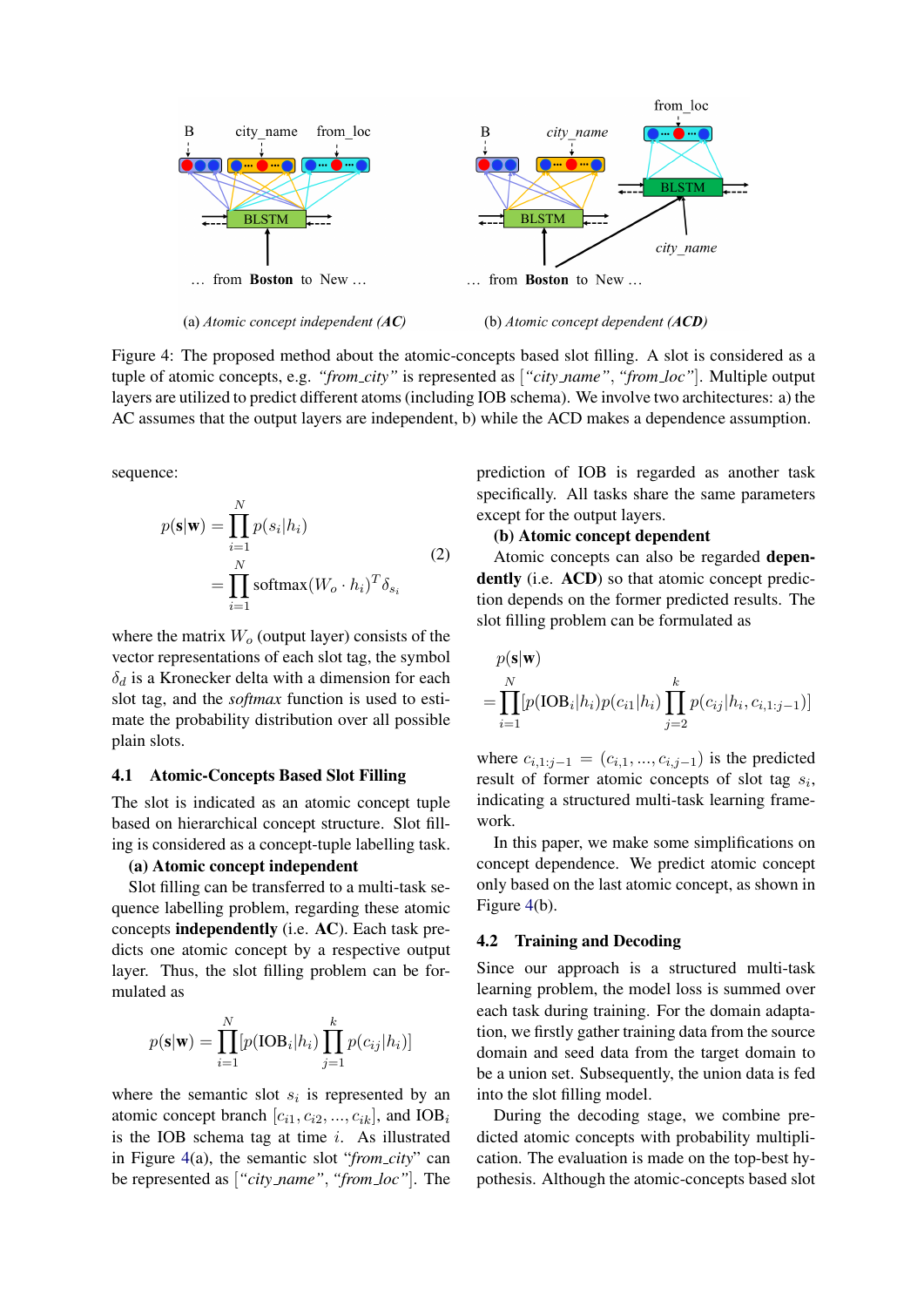filling may predict an unseen slot. We didn't perform any post-processing but considered the unseen slot as a wrong prediction.

#### <span id="page-4-0"></span>5 Literal Description of Slot Name

In the section, we introduce a competitive system which uses the literal description of the slot as an input of the slot filling model. The literal description of slot used in this paper is the word sequence of each slot name, which can be obtained automatically. As the names of relative slots may include the same or similar word, the word sequence of slot name can also help reveal the relation between different slots. Therefore, it is very meaningful to compare this method with the atomic concept tuples involving human knowledge.

<span id="page-4-2"></span>

from **Boston** to New ...  $\cdots$ 

Figure 5: The proposed framework of slot filling based on the literal description of the slot. The literal description of a slot is the word sequence of slot name which can be obtained automatically, e.g. *"from city"* is represented as a word sequence of "from city". Another BLSTM in the orange dotted circle is exploited to derive softmax embeddings from the slot names.

The architecture of this competitive system is illustrated in Figure [5.](#page-4-2) First, it assumes that each slot name is a meaningful natural language description so that the slot filling task is tractable from the input word sequence and slot name. Second, another BLSTM model is applied to derive softmax embedding from the slot names. In this method, we also split the slot filling task into IOB tag prediction and slot name prediction. In other words, the slot tag  $s_i$  is broken down into  $IOB_i$ and slot name  $SN_i$ , e.g. the slot tag "B-from\_city" is split into "B" and "*from city*". The details are indicated below.

With the BLSTM applied on the input sequence, we have hidden vectors  $h_i, i \in \{1, ..., N\}$  as shown in Eqn. [\(1\)](#page-2-3). This model redefines the distribution

over slot tag sequences given an input word se-quence, compared with Eqn. [\(2\)](#page-3-1):

$$
p(\mathbf{s}|\mathbf{w}) = \prod_{i=1}^{N} p(\text{IOB}_{i}|h_{i})p(\text{SN}_{i}|h_{i})
$$

where  $p(IOB<sub>i</sub>|h<sub>i</sub>)$  predicts the IOB tag and  $p(SN_i|h_i)$  makes a prediction for the slot name. We define

$$
p(SN_i|h_i) = \text{softmax}(W \cdot h_i)^T \delta_{SN_i}
$$

where  $W \in \mathbb{R}^{A \times B}$  is a matrix,  $h_i \in \mathbb{R}^B$  is a vector, A is the number of all different slot names. The matrix  $W$  consists of the embedding of each slot name (i.e. each row vector of  $W$  with length  $B$ ).

To capture the slot relation within different slot names, we apply another BLSTM model (as shown in the orange dotted circle of Figure [5\)](#page-4-2) onto the word sequence (literal description) of each slot name. For the j-th slot name ( $j \in \{1, ..., A\}$ ) with a word sequence  $\mathbf{x}^j = (x_1^j)$  $j_1, ..., x_l^j$  $_{N_j}^j$ ), we have

$$
\overleftarrow{v_n^j} = \text{lstm}^b(\overleftarrow{v_{n+1}^j}, e_{x_n^j}); \overrightarrow{v_n^j} = \text{lstm}^f(\overrightarrow{v_{n-1}^j}, e_{x_n^j})
$$

where ←−  $\prod_{i=1}^{n} v_n^j$  is the hidden vector of the backward pass and  $v_n^j$  is the hidden vector of the forward pass at time  $n (n \in \{1, ..., N_j\})$ ,  $e_x$  denotes the word embedding for each word  $x$ . We take the tails of both backward and forward pass as the slot embedding, i.e.

$$
W_j=\overleftarrow{v_1^j}\oplus \overrightarrow{v_{N_j}^j}
$$

where  $W_j$  is the j-th row vector of matrix W.

The relative slots using the same or similar word in slot naming will be close in the space of slot embedding inherently. Therefore, this method is a competitive system to the atomic concept tuples. We will show the comparison in the following section.

# <span id="page-4-1"></span>6 Experiments

We evaluate our atomic-concept methods on two tasks: value set mismatch and domain adaptation.

Value set mismatch task evaluates the generalization capability of different slot filling models. In a language understanding (LU) system, each slot has a value set with all possible values which can be assigned to it. Since the semantically annotated data is always limited, only a part of values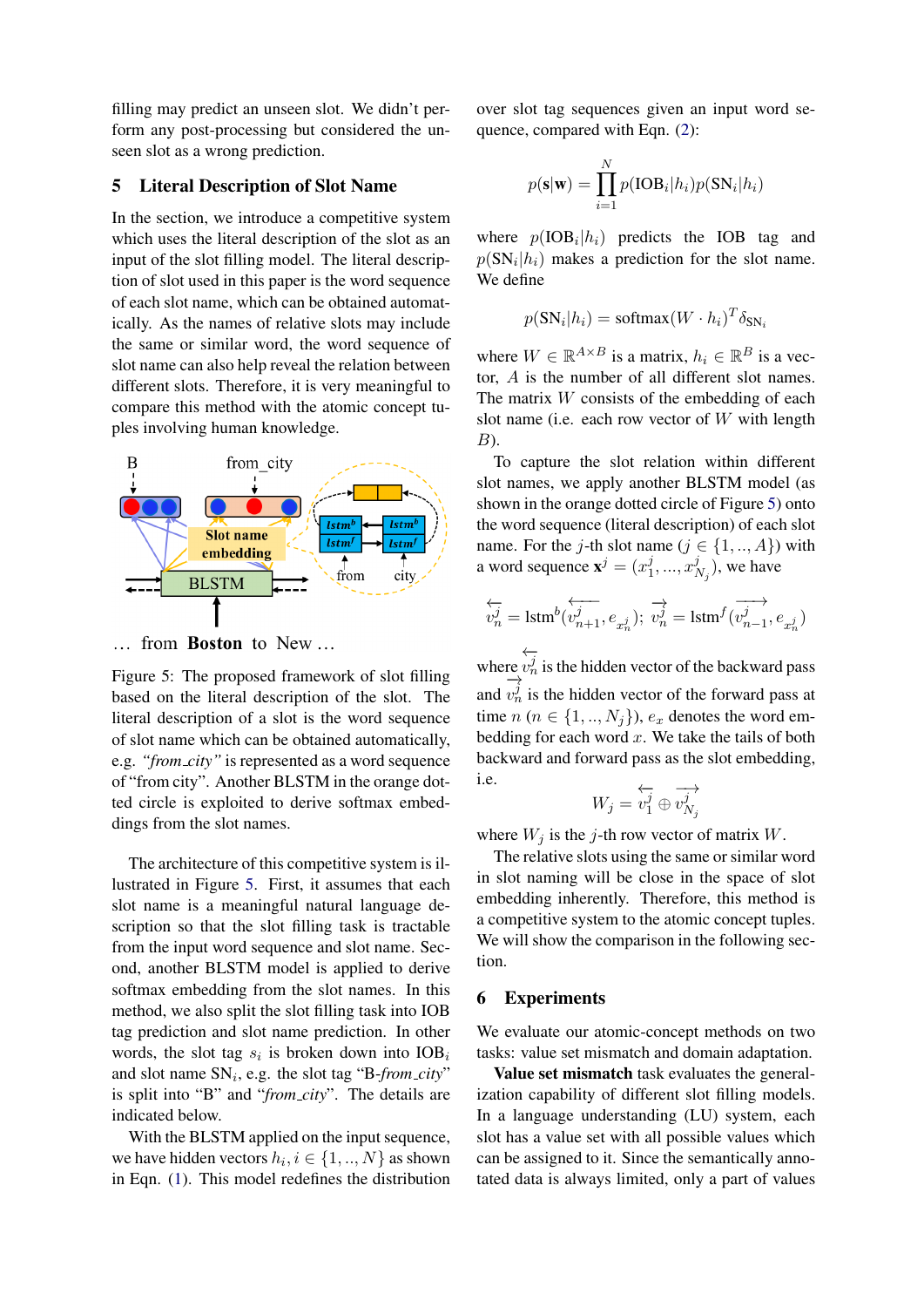is seen in the training data. Will the slot filling model perform well on the unseen values? To answer this question, we synthesize a test set by the values mismatched with the training set of ATIS corpus. Our methods may take advantages of the prior knowledge about slot relations based on the atomic concepts and the literal descriptions of slot names.

Domain adaptation task evaluates the adaptation capability of our methods when they meet new slots in the target domain. In this task, a seed training set of the target domain is provided. However, it is very limited: 1) some new slots may not be covered; 2) not all contexts are covered for each new slot. The atomic-concepts based method would alleviate this problem. Each slot is defined as a tuple of atomic concepts in our method. Therefore, it is possible to learn an unseen slot of the target domain if its atomic concepts exist in the data of the source domain and the seed data of the target domain. It is also possible to see more contexts for a new slot if its atomic concepts exist in the source domain which has much more data.

#### 6.1 Value Set Mismatch

ATIS corpus has been widely used as a benchmark by the LU community. The training data consists of 4978 sentences and the test data consists of 893 sentences.

In this task, we perform an adaptation for unmatched training and test sets, in which there are many unseen slot-value pairs in the test set (Figure [2](#page-1-0) is an example). It is a common problem in the development of commercial dialogue system since it is impossible to collect data covering all possible slot-value pairs. We simulate this problem on the ATIS dataset [\(Hemphill et al.,](#page-8-5) [1995\)](#page-8-5) by creating an unmatched test set (ATIS\_X\_test).

ATIS\_X\_test is synthesized from the standard ATIS test set by randomly replacing the value of each slot with an unseen one. The unseen value sets are collected from the training set according to bottom-level concepts (e.g. *"city name"*, *"airport name"*). For example, if the value set of *"from city"* is {*"New York"*, *"Boston"*} and the value set of *"to city"* is {*"Boston"*}, then the unseen value for *"to city"* is *"New York"*. The test sentence *"Flights to [xx:to\_city]"* can be replaced to *"Flights to [New York:to city]"*. Finally, the ATIS X test gets the same sentence number to the standard ATIS test set.

# 6.1.1 Experimental Settings

We randomly selected 80% of the training data for model training and the remaining 20% for validation. We deal with unseen words in the test set by marking any words with only one single occurrence in the training set as  $\langle unk \rangle$ . We also converted sequences of numbers to the string DIGIT, e.g. 1990 is converted to DIGIT\*4 [\(Zhang and](#page-8-17) [Wang,](#page-8-17) [2016\)](#page-8-17). Regarding BLSTM model, we set the dimension of word embeddings to 100 and the number of hidden units to 100. For training, the network parameters are randomly initialized in accordance with the uniform distribution (-0.2, 0.2). Stochastic gradient descent (SGD) is used for updating parameters. The *dropout* with a probability of 0.5 is applied to the non-recurrent connections during the training stage.

We try different learning rates by grid-search in range of [0.008, 0.04]. We keep the learning rate for 100 epochs and save the parameters that give the best performance on the validation set. Finally, we report the  $F_1$ -score of the semantic slots on the test set with parameters that have achieved the best  $F_1$ -score on the validation set. The  $F_1$ -score is calculated using CoNLL evaluation script. [2](#page-5-0)

# 6.1.2 Experimental Results and Analysis

Table [2](#page-6-0) summarizes the recently published results on the ATIS slot filling task and compares them with the results of our proposed methods on the standard ATIS test set. We can see that RNN outperforms CRF because of the ability to capture long-term dependencies. LSTM beats RNN by solving the problem of vanishing or exploding gradients. BLSTM further improves the result by considering both the past and future features. Encoder-decoder achieves the state-of-theart performance by modeling the label dependencies. Encoder-labeler is a similar method to the Encoder-decoder. These systems are designed to predict the plain semantic slots traditionally.

Compared with the published results, our method outperforms the previously published F1 score, illustrated in Table [2.](#page-6-0) AC gets a marginal improvement  $(+0.15\%)$  over **PS** by predicting the atomic concepts independently instead of the plain slots. Moreover, ACD predicts the atomic concepts dependently, gains 0.50% (significant level 95%) over the AC. Worth to mention that ACD achieves a new state-of-the-art performance of the

<span id="page-5-0"></span><sup>2</sup> http://www.cnts.ua.ac.be/conll2000/chunking/output.html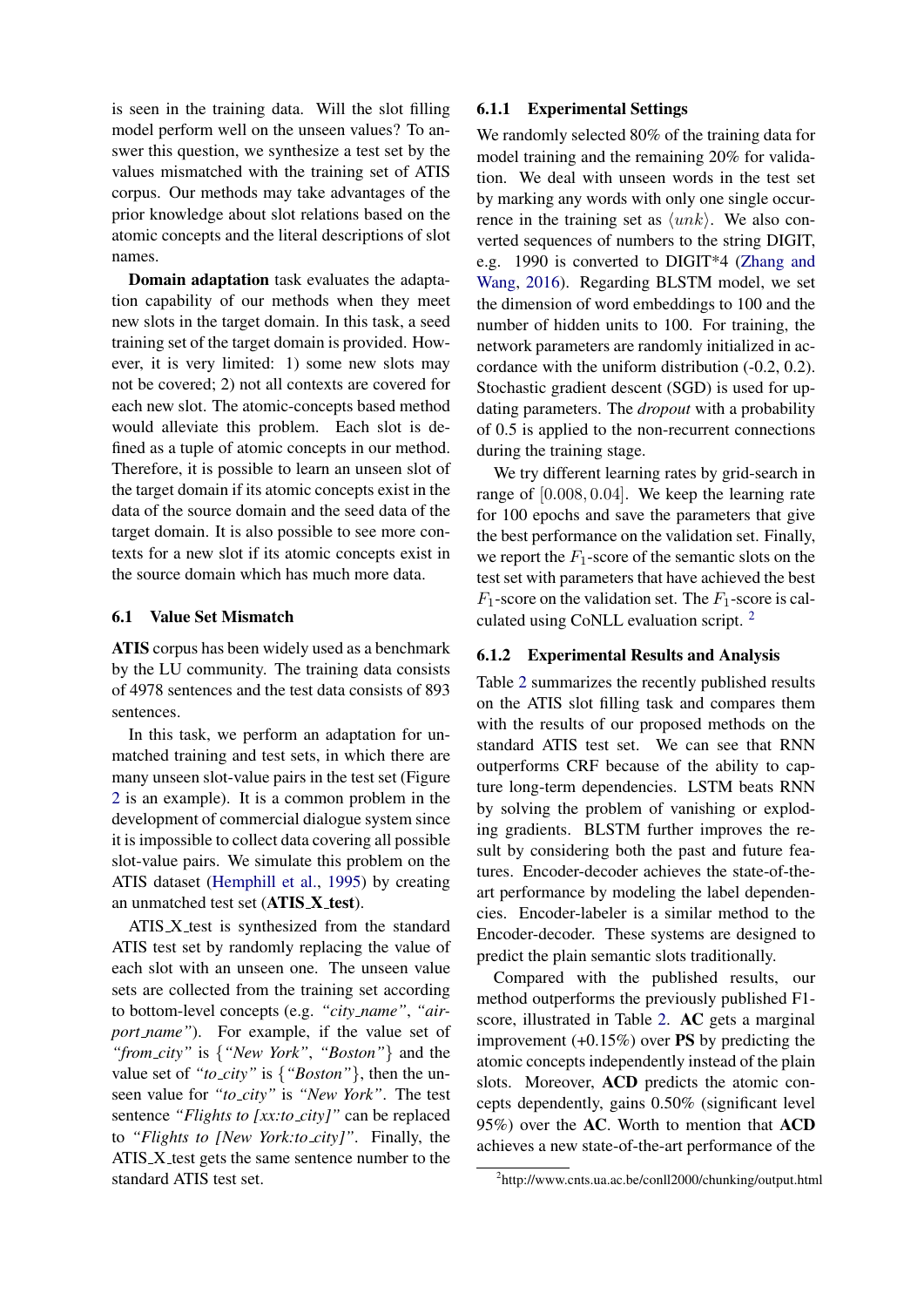<span id="page-6-0"></span>

| Model                         | ATIS  | $ATIS_X_t$ |  |
|-------------------------------|-------|------------|--|
| CRF (Mesnil et al., 2013)     | 92.94 |            |  |
| RNN (Mesnil et al., 2013)     | 94.11 |            |  |
| LSTM (Yao et al., $2014$ )    | 94.85 |            |  |
| <b>BLSTM</b><br>(Zhang<br>and | 95.14 |            |  |
| Wang, 2016)                   |       |            |  |
| Encoder-decoder (Liu and      | 95.72 |            |  |
| Lane, 2016)                   |       |            |  |
| Encoder-labeler (Kurata       | 95.66 |            |  |
| et al., 2016)                 |       |            |  |
| Encoder-decoder-pointer       | 95.86 |            |  |
| (Zhai et al., 2017)           |       |            |  |
| Encoder-decoder*              | 95.79 | 79.84      |  |
| BLSTM <sup>*</sup> (PS)       | 95.43 | 79.59      |  |
| $PS + dict-feats$             | 95.57 | 80.74      |  |
| AC                            | 95.58 | 80.90      |  |
| <b>ACD</b>                    | 96.08 | 86.16      |  |
| Slot name embedding           | 95.52 | 81.49      |  |

Table 2: Comparison with the published results on the standard ATIS task, and evaluation on ATIS  $X$  test. ( $*$  denotes our implementation.)

standard slot-tagging task on the ATIS dataset, with only the lexicon features  $3$ .

Our methods are also tested on the ATIS\_X\_test to measure the ability of generalization. For comparison, we also apply dictionary features (ngram indication) of value sets (e.g. some kind of gazetteers) collected from training data into the PS model (i.e. PS+*dict-feats* in Table [2\)](#page-6-0). From Table [2,](#page-6-0) we can see that: 1) The plain slot filling models (PS, Encoder-decoder) are not on par with other models. 2) The atomic-concepts based slot filling gets a slight improvement over the PS with *dict-feats*, considering the concepts independently (AC). 3) The atomic-concepts based slot fillings (ACD gains a large margin over AC, considering the concepts dependently. 4) The method based on slot name embedding (described in Section [5\)](#page-4-0) achieves a slight improvement than AC, which implies that it is possible to reveal the relationship between slots automatically.

Case study: As illustrated in Table [3,](#page-7-1) the plain slot filling (PS) predicts the label of *"late"* wrongly, whereas the atomic-concepts based slot fillings (i.e. AC and ACD) get the accurate annotation. The word of "late" is never covered by the slot *"period of day"* in the training set. It is hard for the plain slot filling (PS) to predict an unseen mapping correctly. Luckily, the "late" is covered by the family of the slot *"period of day"* in the training set, e.g. *"arrive time.period of day"*. Therefore, AC and ACD can learn this by modeling the atomic concepts separately.

#### 6.2 Domain Adaptation

Our methods are also evaluated on the DSTC 2&3 task [\(Henderson et al.,](#page-8-6) [2013\)](#page-8-6) which is considered to be a realistic domain adaptation problem.

DSTC 2 (source domain) comprises of dialogues from the restaurant information domain in Cambridge. We use the **dstc2\_train** set (1612 dialogues) for training and the dstc2 dev (506 dialogues) for validation.

DSTC 3 (target domain) introduces the tourist information domain about restaurant, pubs and coffee shops in Cambridge, which is an extension of DSTC 2. We use seed data dstc3 seed (only 11 dialogues) as the training set of the target domain.

DSTC3\_S\_test: In this paper, we focus on three new semantic slots: "has\_tv, has\_internet, chil*dren allowed"*. [4](#page-6-2) They only exist in the DSTC 3 dataset and have few appearances in the seed data. A test set is chosen for specific evaluation on these new semantic slots, by gathering all the sentences (688 sentences) whose annotation contains these three slots and randomly selecting 1000 sentences irrelevant to these three slots from the *dstc3 test* set. This test set is named as **DSTC3\_S\_test** (1688) sentences).

The union of a slot and action is taken as a plain semantic slot (e.g. *"confirm.food=Chinese"*), since each slot is tied with an action (e.g. *"inform"*, *"deny"* and *"confirm"*) in DSTC 2&3. The slot and action are taken as atomic concepts. For the slot filling task, only the semantic annotation with aligned information is kept, e.g. the semantic tuple *"request(phone)"* is ignored. We use transcripts as input, and make slot-value alignment by

<span id="page-6-1"></span><sup>&</sup>lt;sup>3</sup>There are other published results that achieved better performance by using Name Entity features, e.g. [Mesnil et al.](#page-8-9) [\(2013\)](#page-8-9) got 96.24%  $F_1$ -score. The NE features are manually annotated and strong information. So it would be more meaningful to use only lexicon features. Meanwhile, several other works can obtain competitive results by using the intent classification as another task for joint training, e.g. [Liu and Lane](#page-8-3) [\(2016\)](#page-8-3) achieved 95.98%  $F_1$ -score. In this paper, we consider the slot filling task only.

<span id="page-6-2"></span><sup>4</sup> For each slot of *"has tv, has internet, children allowed"*, the semantic annotation *"request(slot)"* is replaced with "*confirm(slot=True)*". Then we have the slot-tagging format, e.g. "does it have [televithe slot-tagging format,  $e.g.$ sion:confirm.has\_tv]".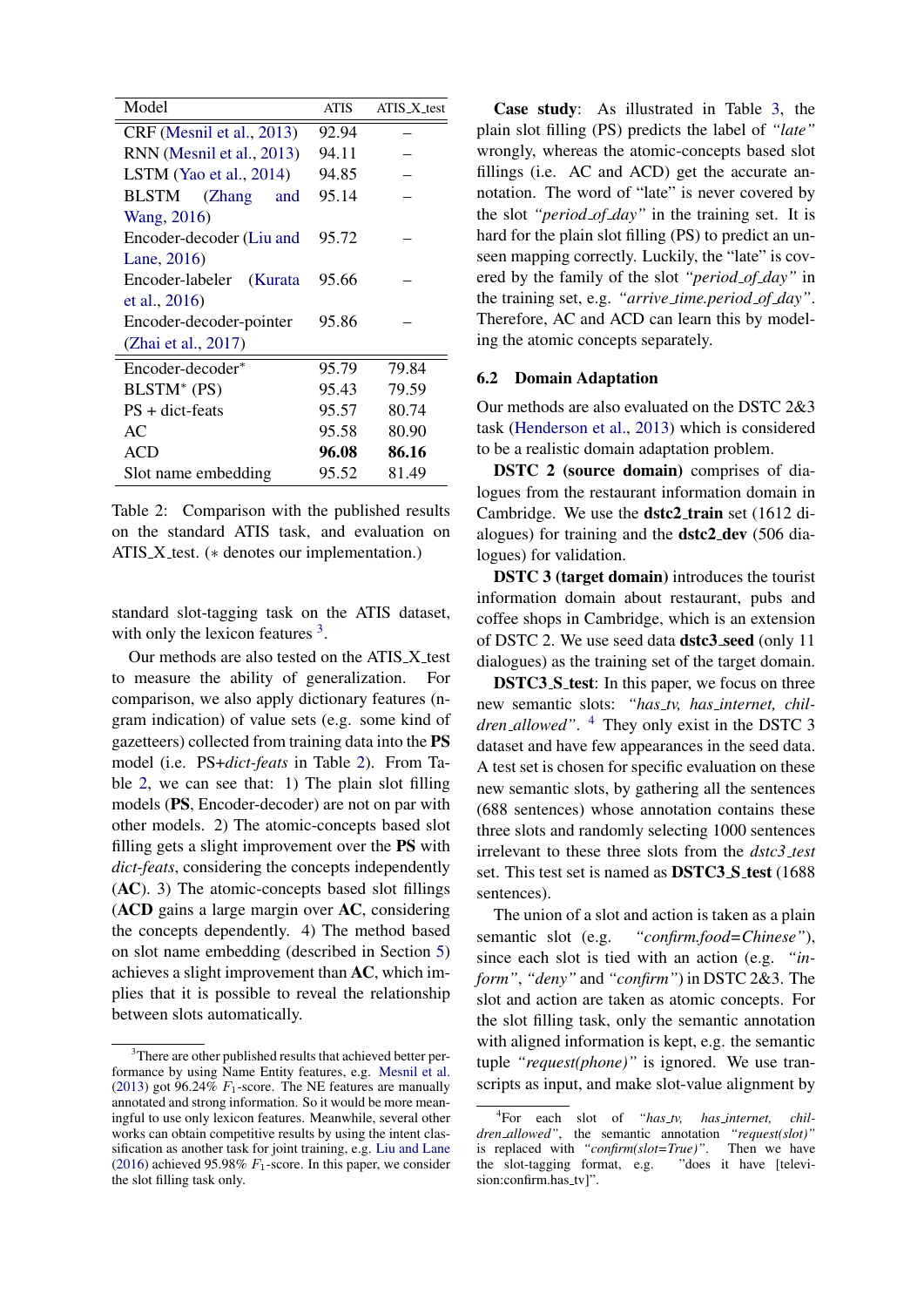<span id="page-7-1"></span>

| <b>Reference</b> | could get in [boston:city_name] [late:period_of_day] [night:period_of_day]          |
|------------------|-------------------------------------------------------------------------------------|
| <b>PS</b>        | could get in [boston:city_name] [late: <b>airport_name</b> ] [night:period_of_day]  |
| AC.              | could get in [boston:city_name] [late: <b>period_of_day</b> ] [night:period_of_day] |
| <b>ACD</b>       | could get in [boston:city_name] [late: <b>period_of_day</b> ] [night:period_of_day] |

Table 3: Examples show how concept transfer learning benefits. We use *[value:slot]* for annotation.

string matching simply.

#### 6.2.1 Experimental Results and Analysis

The experimental settings are similar to the ATIS's, whereas the seed data in DSTC 3 is also used for validation.

<span id="page-7-2"></span>

| Model     | Training set               | $F_1$ -score |
|-----------|----------------------------|--------------|
| <b>PS</b> | dstc3 seed                 | 83.52        |
| <b>PS</b> | $dstc2_train + dste3_seed$ | 89.57        |
| AC        | $dstc3$ <sub>-seed</sub>   | 83.58        |
| AC        | $dstc2_train + dste3_seed$ | 91.98        |
| ACD       | $dstc2_train + dstc3_seed$ | 92.15        |

Table 4: The performance of our methods evaluated on the DSTC3\_S\_test.

The performance of our methods in the DSTC 2&3 task is illustrated in Table [4.](#page-7-2) We can see that: 1) By incorporating the data of the source domain (dstc2 train), PS and AC achieve improvements respectively. 2) AC gains more than PS by modeling the plain semantic slot as atomic concepts. The atomic concepts promote the associated slots to share input features for the same atoms. 3) The atomic-concepts based slot filling considering the concepts dependently (ACD) gains little (0.17%) over AC considering the concepts independently. It may be due to the small size of dstc3 seed.

Case study: Several cases from these models (trained on the union set of dstc2 train and dstc3 seed) are also chosen to explain why the atomic-concepts based slot filling outperforms the typical plain slot filling, as shown in Table [5.](#page-7-3) From the above part of Table [5,](#page-7-3) we can see PS predicts a wrong slot. Because the grammar *"does it have [something]"* is only for the plain slot *"confirm.hastv"* in the seed data. From the below part of Table [5,](#page-7-3) we can see that only ACD which considers the concepts dependently predicts the right slot. Since *"confirm.childrenallowed"* never exists in the seed data, PS can't learn patterns about it. Limited by the quantity of the seed data, AC also doesn't extract the semantics correctly.

<span id="page-7-3"></span>

| Reference              | does it have [internet:confirm.hasinternet] |
|------------------------|---------------------------------------------|
| <b>PS</b>              | does it have [internet:confirm.hastv]       |
| AC                     | does it have [internet:confirm.hasinternet] |
| <b>ACD</b>             | does it have [internet:confirm.hasinternet] |
| <b>Reference</b>       |                                             |
|                        | do they allow [children:confirm.CA]         |
| $\overline{\text{PS}}$ | do they allow [children:CA]                 |
| AC                     | do they allow [children:CA]                 |

Table 5: Examples show how concept transfer learning benefits. CA denotes *childrenallowed*.

# <span id="page-7-0"></span>7 Conclusion

To address data sparsity problem of language understanding (LU) task, we present a novel method of concept definition based on well-defined atomic concepts. We present the concept transfer learning for slot filling on the atomic concept level to solve the problem of adaptive LU. The experiments on the ATIS and DSTC 2&3 datasets show our method obtains promising results and outperforms the traditional slot filling, due to the knowledge sharing of atomic concepts.

The atomic concepts are constructed manually in this paper. In future work, we want to explore more flexible concept definition for concept transfer learning of LU. Moreover, we also propose a competitive method based on slot name embedding which can be extracted from the literal description of the slot name automatically. The experimental result shows that it lays foundation for finding a more flexible concept definition method for adaptive LU.

# Acknowledgments

This work has been supported by the China NSFC project (No. 61573241), Shanghai International Science and Technology Cooperation Fund (No. 16550720300) and the JiangSu NSFC project (BE2016078). Experiments have been carried out on the PI supercomputer at Shanghai Jiao Tong University. We also thank Tianfan Fu for comments that greatly improved the manuscript.